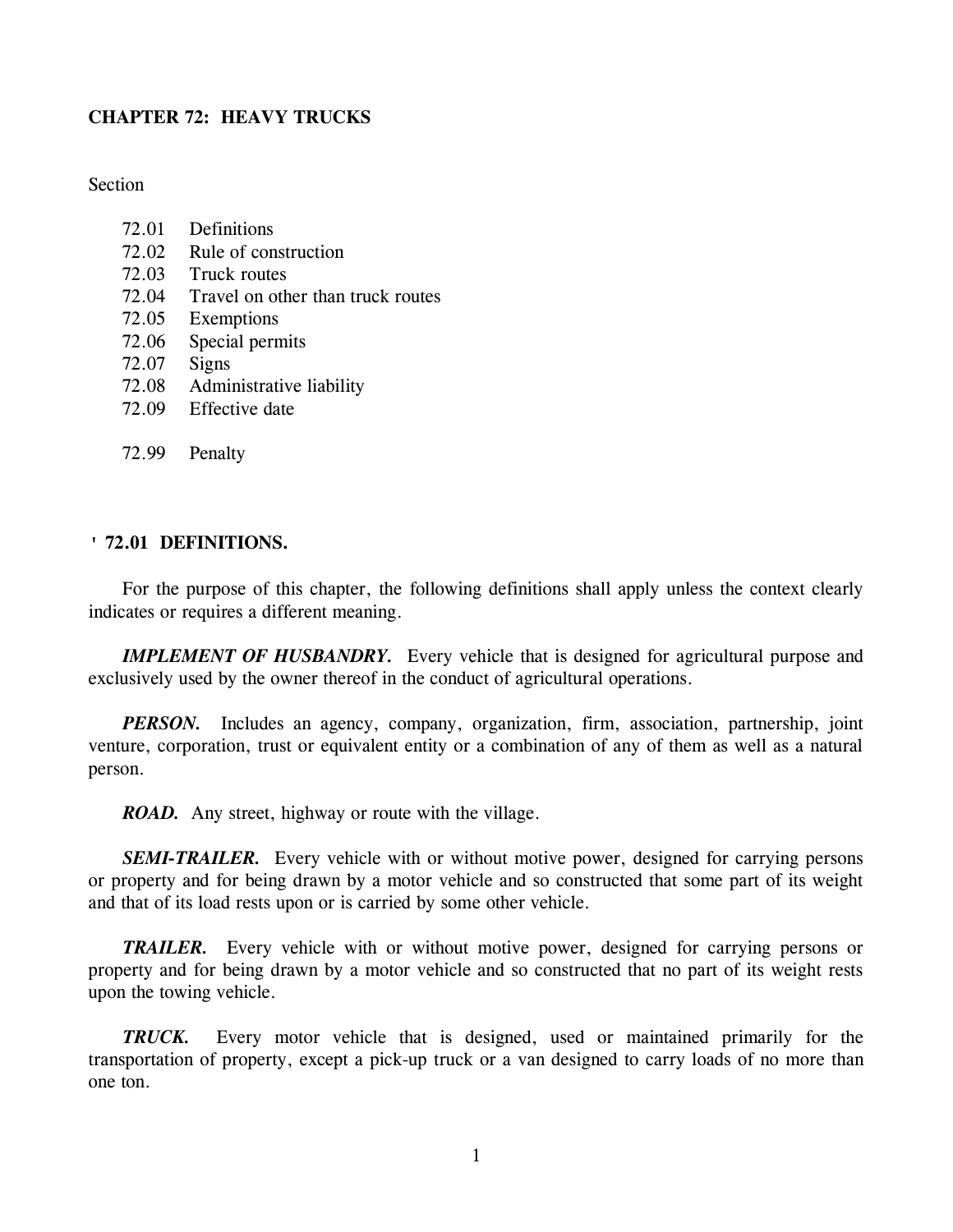*TRUCK-TRACTOR.* Every motor vehicle designed and used primarily for drawing other vehicles, and not so constructed as to carry a load other than a part of the weight of the vehicle and load so drawn. (Ord. 208-09, passed 1-20-2010)

# **' 72.02 RULE OF CONSTRUCTION.**

Any word or term not defined herein shall be considered to be defined in accordance with its common or standard definition. (Ord. 208-09, passed 1-20-2010)

## **' 72.03 TRUCK ROUTES.**

The following roads in the village, to the exclusion of all other roads, are hereby designated as truck routes and classified for truck traffic:

(A) North/South Union Street from north village limit to south village limit; and

(B) East/West Michigan Avenue from east village limit to west village limit. (Ord. 208-09, passed 1-20-2010)

# **' 72.04 TRAVEL ON OTHER THAN TRUCK ROUTES.**

Except as expressly permitted under this chapter, no person shall operate a truck or truck-tractor and semi-trailer or truck-tractor and trailer combination, or truck and trailer combination in the village on any road other than a designated truck route. (Ord. 208-09, passed 1-20-2010) Penalty, see ' 72.99

## **' 72.05 EXEMPTIONS.**

(A) The truck route limitations prescribed in this chapter shall not apply to the following:

- (1) Commercial buses;
- (2) School buses;

(3) Fire trucks or other emergency vehicles or vehicle on emergency business involved in the saving of life or property;

(4) Garbage service vehicles while involved in the provision of services to residents of the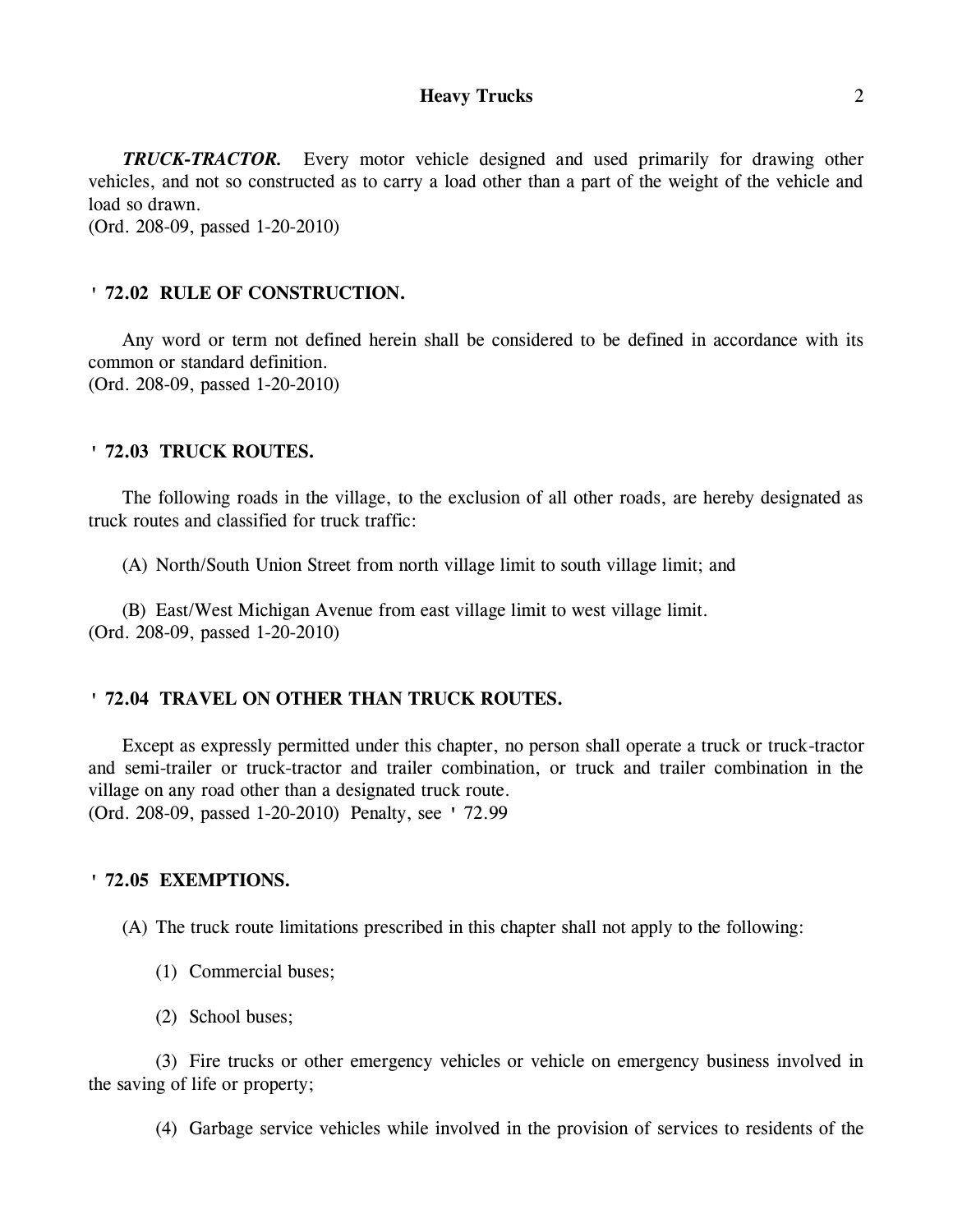village;

(5) Snow removal vehicle or vehicle involved in snow removal activities;

(6) Motor homes;

(7) Implements of husbandry incidentally moved upon a road;

(8) Vehicles owned by the village used in connection with official duties;

(9) Road repair, construction or maintenance vehicles while involved in the repair, construction or maintenance of roads within the village;

(10) Vehicles owned and operated by private individuals and not an agency, company, organization, firm, association, partnership, joint venture, corporation, trust or equivalent entity or a combination of any of them;

(11) Common courier delivery vehicles, i.e.: U.S. mail vehicles, FedEx, UPS, DHL and similar vehicles; or

(12) Any other vehicle as deemed by the Village Council.

(B) A truck or truck-tractor and semi-trailer or truck-tractor and trailer combination, or truck and trailer combination thereof may use or travel upon a road that is an officially established detour when such vehicle could lawfully operate upon the road for which such detour is established.

(C) A common courier delivery vehicle as defined in division (A)(6) above, or a truck or truck-tractor and semi-trailer or truck-tractor and trailer combination, or truck and trailer combination that would otherwise be restricted to truck routes and which is being used to make pick-ups, deliveries or service calls in the village on roads other than designated truck routes shall restrict its travel to a minimum and shall not be driven or moved on other than truck routes except when being used to make pick-ups, deliveries or services calls within the village. The vehicle shall be driven in a manner so as to leave a permitted truck route and proceed to its destination or destinations in the village by the most direct route. Upon completion of the pick-ups, deliveries or service calls, the vehicle shall return to the nearest permitted truck route or leave the village by the most direct route. This section shall not be interpreted as permitting a vehicle otherwise restricted to a truck route from entering or leaving the village by other than a truck route.

(D) A truck or truck-tractor and semi-trailer or truck-tractor and trailer combination, or truck and trailer combination shall be allowed to leave or return to its customary storage location at the owner or operator=s personal residence or a commercial location in the village, provided the most direct route to and from a designated truck route is utilized.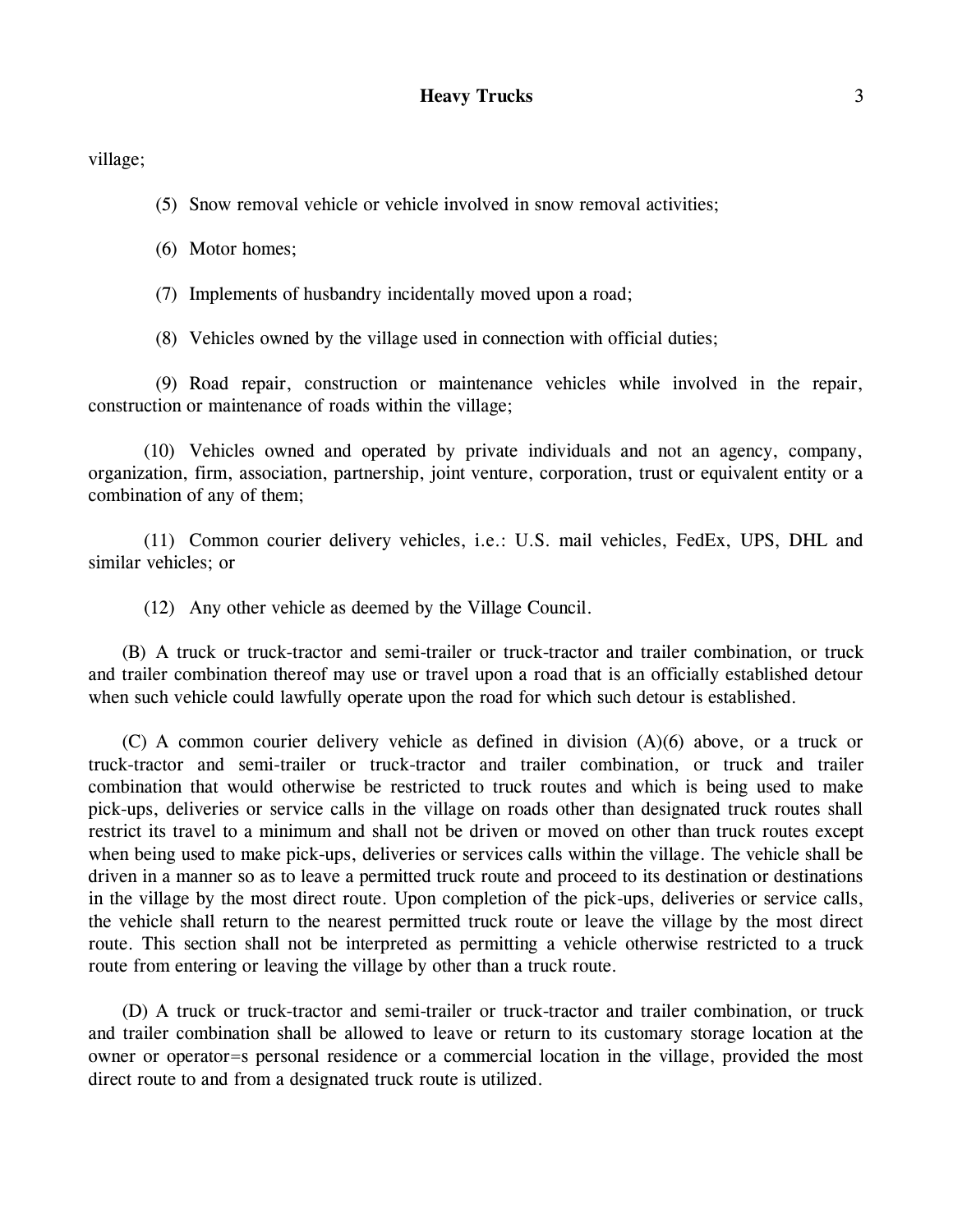(E) A truck or truck-tractor and semi-trailer or truck-tractor and trailer combination, or truck and trailer combination which has been granted a written permit as set forth in ' 72.06 below by the Village Council.

(Ord. 208-09, passed 1-20-2010)

# **' 72.06 SPECIAL PERMITS.**

The Village Council shall have the authority to grant a written permit in special cases which would otherwise be in violation of the provisions of this chapter. The permits shall not be given for more than one round trip, and in no case shall a permit be valid for a period longer than ten days from the date of issue. The permit shall describe the vehicle, the time and dates of travel, and the route to be taken by the vehicle. The village may set a fee for the special permits by resolution. It is the intention of this provision to provide for bona fide use of commercial vehicles and trucks outside of the truck routes as set forth in ' 72.03 above where the necessity and practicality of a situation dictates a proper exception to the application of this chapter.

(Ord. 208-09, passed 1-20-2010)

## **' 72.07 SIGNS.**

The village shall cause signs to be posted along the designated truck routes as set forth in ' 72.03 above as required by the laws of the state. (Ord. 208-09, passed 1-20-2010)

## **' 72.08 ADMINISTRATIVE LIABILITY.**

No officer, agent or employee of the village, or member of the Village Council shall render himself or herself personally liable for any damage that may accrue to any agency, company, organization, firm, association, partnership, joint, venture, corporation, trust or equivalent entity or a combination of any of them as well as a natural person as a result of any act, decision or other consequence or occurrence arising out of the discharge of his or her duties and responsibilities pursuant to this chapter.

(Ord. 208-09, passed 1-20-2010)

# **' 72.09 EFFECTIVE DATE.**

This chapter shall be published in a manner provided by law and shall take effect and be in force from and after the earliest date allowed by law. This chapter shall become effective 20 days after publication in the *County Press*.

(Ord. 208-09, passed 1-20-2010)